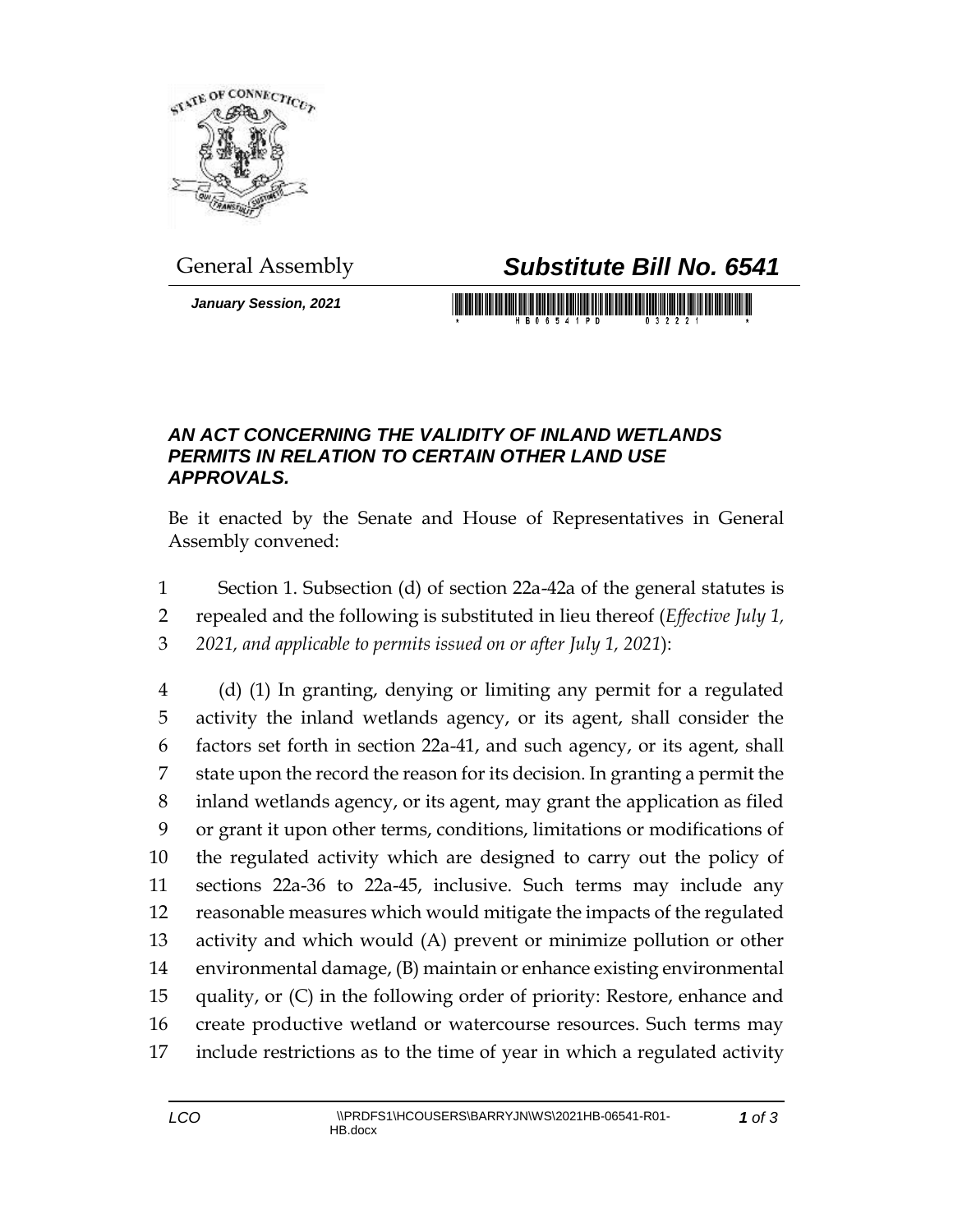may be conducted, provided the inland wetlands agency, or its agent, determines that such restrictions are necessary to carry out the policy of sections 22a-36 to 22a-45, inclusive. No person shall conduct any regulated activity within an inland wetland or watercourse which requires zoning or subdivision approval without first having obtained a valid certificate of zoning or subdivision approval, special permit, special exception or variance or other documentation establishing that the proposal complies with the zoning or subdivision requirements adopted by the municipality pursuant to chapters 124 to 126, inclusive, or any special act. The agency may suspend or revoke a permit if it finds after giving notice to the permittee of the facts or conduct which warrant the intended action and after a hearing at which the permittee is given an opportunity to show compliance with the requirements for retention of the permit, that the applicant has not complied with the conditions or limitations set forth in the permit or has exceeded the scope of the work as set forth in the application. The applicant shall be notified of the agency's decision by certified mail within fifteen days of the date of the decision and the agency shall cause notice of their order in issuance, denial, revocation or suspension of a permit to be published in a newspaper having a general circulation in the town wherein the wetland or watercourse lies. In any case in which such notice is not published within such fifteen-day period, the applicant may provide for the publication of such notice within ten days thereafter.

 (2) (A) Any permit issued under this section for the development of property for which an approval is required under chapter 124, 124b, 126 43 or 126a shall (i) not take effect until each such approval, as applicable, granted under such chapter has taken effect, and (ii) be valid until the approval granted under such chapter expires or for ten years, whichever is earlier.

 (B) Any permit issued under this section for any activity for which an approval is not required under chapter 124, 124b, 126 or 126a shall be valid for not less than two years and not more than five years. Any such permit shall be renewed upon request of the permit holder unless the